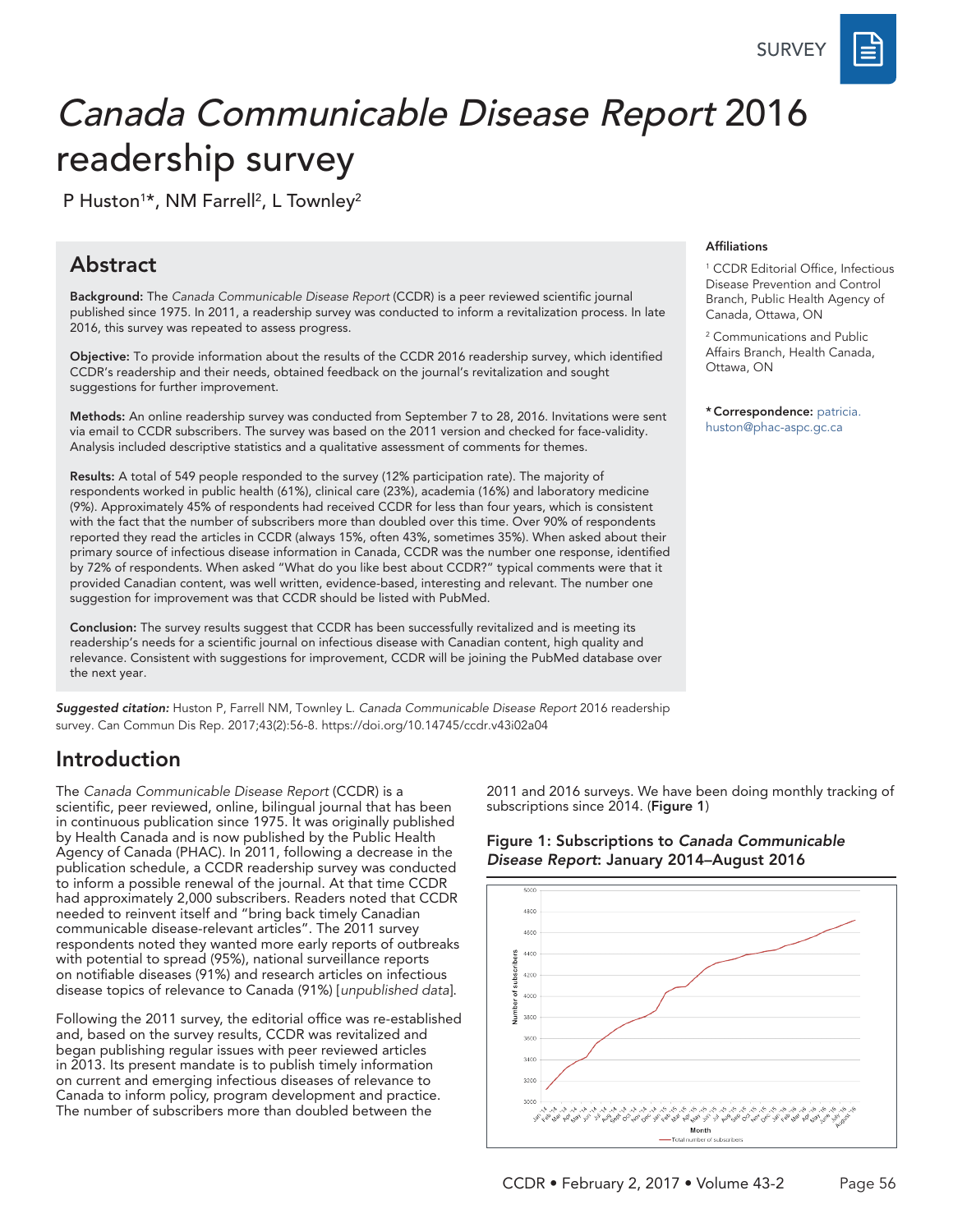

In the summer of 2016, the CCDR editorial office worked with Health Canada's Communication and Public Affairs Branch to refine and then repeat the readership survey. The objective of the 2016 survey was to identify CCDR's readership, obtain feedback on the journal post-revitalization and see how it can be further improved. This is a summary of the full *Readership Survey Report* (*unpublished document, Communications and Public Affairs Branch, Health Canada*).

# Methods

Survey methods were based on the federal government online survey standards (1). The 2016 online survey was based on the 2011 survey and checked for face-validity. It included questions about the readership, how they liked the journal, how they received information on infectious diseases in general and how CCDR might be improved. Most of the survey questions were multiple choice format followed by a comments section which included a question about how to improve CCDR. Following pilot testing in both official languages, an invitation to complete the online survey was sent by email to CCDR's 4716 subscribers.

The survey was available online from September 7 to 28, 2016. Two reminders were sent to non-responders to optimize the participation rate. The participation rate was calculated by dividing the number of responders by the sum of responders, non-responders and the number of bounce-backs minus any email addresses found to be invalid. Analysis of the responses included descriptive statistics and a qualitative assessment of comments for themes.

# Results

#### *Canada Communicable Disease Report*'s readership and information sources

Of the 4716 subscribers, 17 emails were found to be invalid for a total of 4699 participants. Of those 549 surveys were completed for a participation rate of 12%. The majority of respondents indicated they worked in public health (61%), followed by clinical care (23%), academia (16%) and laboratory medicine (9%). This total exceeds 100% because it was possible to select more than one response option (for example, clinical care AND academia). Slightly less than 20% of respondents were 35 years of age or younger, about 40% were between 36-50 years old and 40% were over 50 years old. Almost 50% of respondents had been receiving CCDR for less than four years, which is consistent with the fact that the number of CCDR subscribers doubled since the 2011 survey.

Most readers were from Ontario and Quebec, although there were readers from almost every province and all of the territories, as well as from the United States, the European Union and elsewhere (Figure 2). Nearly half of all respondents noted they first heard about CCDR either at a conference or through a colleague or teacher.

The most common resources respondents used to obtain information about infectious diseases were websites (75%), colleagues (72%) and online literature searches (69%). Other sources were noted in the comments such as ProMED. When

#### Figure 2: *Canada Communicable Disease Report*: Readership by location



asked how they were most likely to obtain Canadian-specific information on infectious diseases and immunization, the top source was CCDR (72%), followed by local public health (52%), updates from province/territory (almost 50%) and the National Advisory Committee on Immunization (NACI) (50%) (Figure 3).

Figure 3: Response to 2016 *Canada Communicable Disease Report* survey question: "How are you most likely to get Canadian-specific information on infectious diseases and immunization (e.g. local outbreak, new vaccine indications)?" (n=549)

| <b>CCDR</b>                                        | 72.3% |
|----------------------------------------------------|-------|
| Local Public Health                                | 52.1% |
| National Advisory Committee on Immunization (NACI) | 49.5% |
| Update from my province or territory               | 49.4% |
| Canadian Immunization Guide                        | 45.0% |
| Canada.ca/health                                   | 31.1% |
| The media                                          | 27.1% |
| Local expert                                       | 20.0% |
| Other                                              | 18.8% |
| No response                                        | 2.0%  |

#### Feedback on the revitalized *Canada Communicable Disease Report*

Over 90% of respondents reported reading the articles in CCDR (always 15%, often 43%, sometimes 35%) and found the following types of articles to be useful or very useful:

- Rapid communication on outbreaks with potential to spread (90%)
- PHAC or advisory committee guidelines for communicable diseases (87%)
- Research articles on infectious disease topics of relevance to Canada (86%)
- National surveillance reports on notifiable diseases (84%)

Comments were provided by 62% of respondents (n=340) in the feedback section.

The most common strengths identified were CCDR's Canadian content, high quality and relevance. When asked "What do you like best about CCDR?" typical comments were: "Canadian, well written, evidence based", "interesting articles", "topical", "relevant to my work", and "concise and reliable."